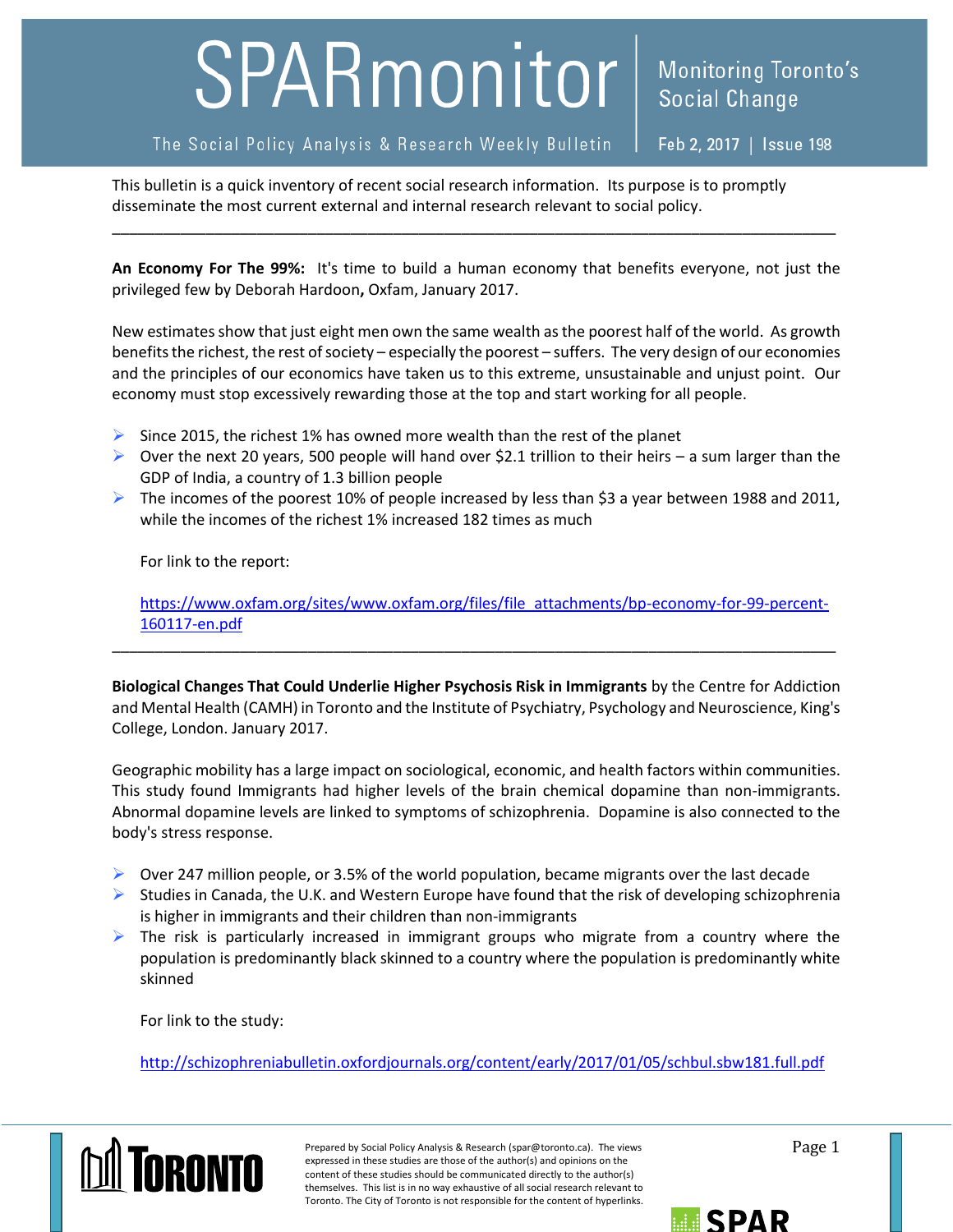## **Supportive Housing in Ontario: Estimating the Need** by Greg Suttor, Wellesley Institute, January 2017.

\_\_\_\_\_\_\_\_\_\_\_\_\_\_\_\_\_\_\_\_\_\_\_\_\_\_\_\_\_\_\_\_\_\_\_\_\_\_\_\_\_\_\_\_\_\_\_\_\_\_\_\_\_\_\_\_\_\_\_\_\_\_\_\_\_\_\_\_\_\_\_\_\_\_\_\_\_\_\_\_\_\_\_\_\_

This report provides preliminary population-based estimates of need for housing with support for people with serious mental illness or addiction in Ontario. Population-based estimates are a useful systematic approach to understanding needs. Population based estimates should be viewed as one approach among others, serving as a form of triangulating and cross-checking of estimates produced by other approaches.

- $\triangleright$  People whose functioning, social roles, and activities of daily life are impaired in an enduring way are the population potentially needing housing with supports
- $\triangleright$  Community Mental Health programs refers to an estimated 2.5 percent of Ontario population, age 16 and higher, having "serious mental illness"
- $\geq 22$  percent of Ontario residents (age 15 up) with a mental health disability live alone (in a one-person household) – almost double the 12 percent share of the total population that lives alone

For link to the report:

[http://www.wellesleyinstitute.com/wp-content/uploads/2017/01/Supoortive-Housing-Estimating](http://www.wellesleyinstitute.com/wp-content/uploads/2017/01/Supoortive-Housing-Estimating-the-Need.pdf)[the-Need.pdf](http://www.wellesleyinstitute.com/wp-content/uploads/2017/01/Supoortive-Housing-Estimating-the-Need.pdf)

**Measuring Organized Crime in Canada: Results of a Pilot Project** by Christopher Munch and Warren Silver, Canadian Centre for Justice Statistics, January 2017.

\_\_\_\_\_\_\_\_\_\_\_\_\_\_\_\_\_\_\_\_\_\_\_\_\_\_\_\_\_\_\_\_\_\_\_\_\_\_\_\_\_\_\_\_\_\_\_\_\_\_\_\_\_\_\_\_\_\_\_\_\_\_\_\_\_\_\_\_\_\_\_\_\_\_\_\_\_\_\_\_\_\_\_\_

Organized crime has long been identified as a government priority and a public safety issue. As a result of high profile incidents in the 1990s and extensive consultations by the government, the Criminal Code of Canada was amended in 1997 to help identify criminal organizations and to protect justice system participants. The aim of this and subsequent legislation was to provide law enforcement and justice officials with tools to respond to organized crime,

- $\triangleright$  Approximately half of respondents report street gang membership and gang-related crime increased in 2015. The most prevalent crimes include drug trafficking, assault, threats, intimidation and robbery
- $\triangleright$  Approximately one third of respondents report an increase in threats to law enforcement
- $\triangleright$  Over 68% of survey respondents indicate prison gang membership has increased

For link to the study:

<http://www.statcan.gc.ca/pub/85-002-x/2017001/article/14689-eng.pdf>



Prepared by Social Policy Analysis & Research (spar@toronto.ca). The views  $Page 2$ expressed in these studies are those of the author(s) and opinions on the content of these studies should be communicated directly to the author(s) themselves. This list is in no way exhaustive of all social research relevant to Toronto. The City of Toronto is not responsible for the content of hyperlinks.